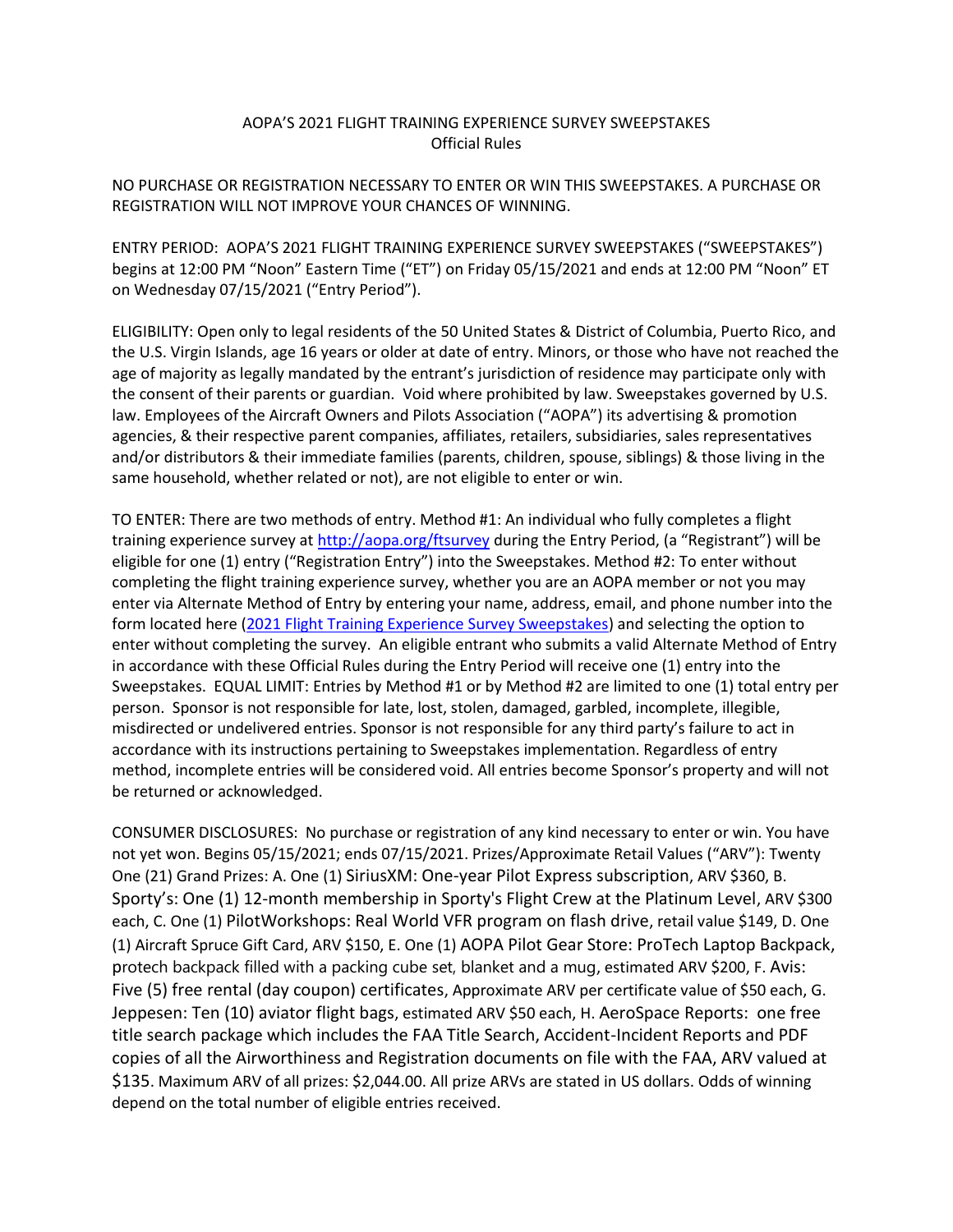WINNER SELECTION AND NOTIFICATION: Twenty-One (21) winners will be selected from among all eligible entries received during the Entry Period by random drawing conducted at approximately noon ET on or about 08/31/2021 at the offices of the Sponsor. Limit-one (1) prize per person. Prizes will be awarded in the sequence winners are drawn. Sponsor' decisions are final & binding in all respects. Winner need not be present to win. Potential winners will be notified within ten (10) days by email, mail, commercial courier, or by phone. If a prize notification or prize is returned as undeliverable, or if prize is declined or forfeited, the corresponding prize may be awarded to an alternate winner in a separate random drawing from among all non-winning eligible entries. Sponsor reserves the right to award a prize of equal or greater value if prize is unavailable as determined by Sponsor at its sole discretion. Winners are solely responsible for all applicable taxes.

SWEEPSTAKES CONDITIONS: By entering, each entrant agrees: (a) to be bound by these Official Rules and by the decisions of the Sponsor, (b) to the extent permitted by law, to release, indemnify, defend and hold harmless the Sponsor, and its officers, directors, employees, representatives and agents (collectively, the "Released Parties") from and against any and all liability, claims, losses, damages, demands, causes of action, penalties and expenses arising out of or related to any statement, action or failure to act by entrant during or in connection with his/her participation herein, and, (c) not to sue Sponsor for any and all liabilities, claims and demands of any kind or nature whatsoever, in law or equity, whether known or unknown, which entrant ever had, now have, or in the future may have against Sponsor, including, but not limited to claims arising out of or related to personal injury (including death) and/or damage, theft, loss or any other harm resulting in whole or in part, directly or indirectly, from (i) participation in the Sweepstakes or any Sweepstakes related activity, (ii) the acceptance, possession, misuse or use of the prizes, (iii) the use of any of the rights granted herein (including, without limitation, the use and exploitation of the entrant's name, address [city and state], biographical information, statements, voice, video-taped recording, photograph and/or other likeness), (iv) any malfunction or other problem with the Sweepstakes website, (v) any error in the collection or retention of entry information, and (vi) any typographical or other error in the printing, offering or announcement of any prize.

DISPUTE RESOLUTION: Each entrant agrees that: (a) any and all disputes, claims, and causes of action arising out of or in connection with this Sweepstakes, or any prize awarded, shall be resolved individually, without resort to any form of class action, and any judicial proceeding shall take place in a federal or state court within the State of Maryland; (b) any and all claims, judgments, and awards shall be limited to actual out-of-pocket costs incurred, including costs associated with entering this Sweepstakes, but in no event shall such damages include attorneys' fees; and (c) under no circumstances will an entrant be permitted to obtain awards for, and each entrant hereby waives all rights to, punitive, incidental, or consequential damages, or any other damages other than actual out-ofpocket expenses. Entrant shall not claim or receive any damages subject to being multiplied or otherwise increased. All issues and questions concerning the construction, validity, interpretation and enforceability of these Official Rules, or the rights and obligations of participants and AOPA in connection with the Sweepstakes, shall be governed by and construed in accordance with the laws of the State of Maryland, without giving effect to any choice of law or conflict of law rules or provisions (whether of the State of Maryland or any other jurisdiction) that would cause the application of the laws of any jurisdiction other than the State of Maryland.

DATA PRIVACY: Information participants provide to AOPA will be used to communicate with participants regarding this Sweepstakes and otherwise as set forth in AOPA's Privacy Policy, as it appears at